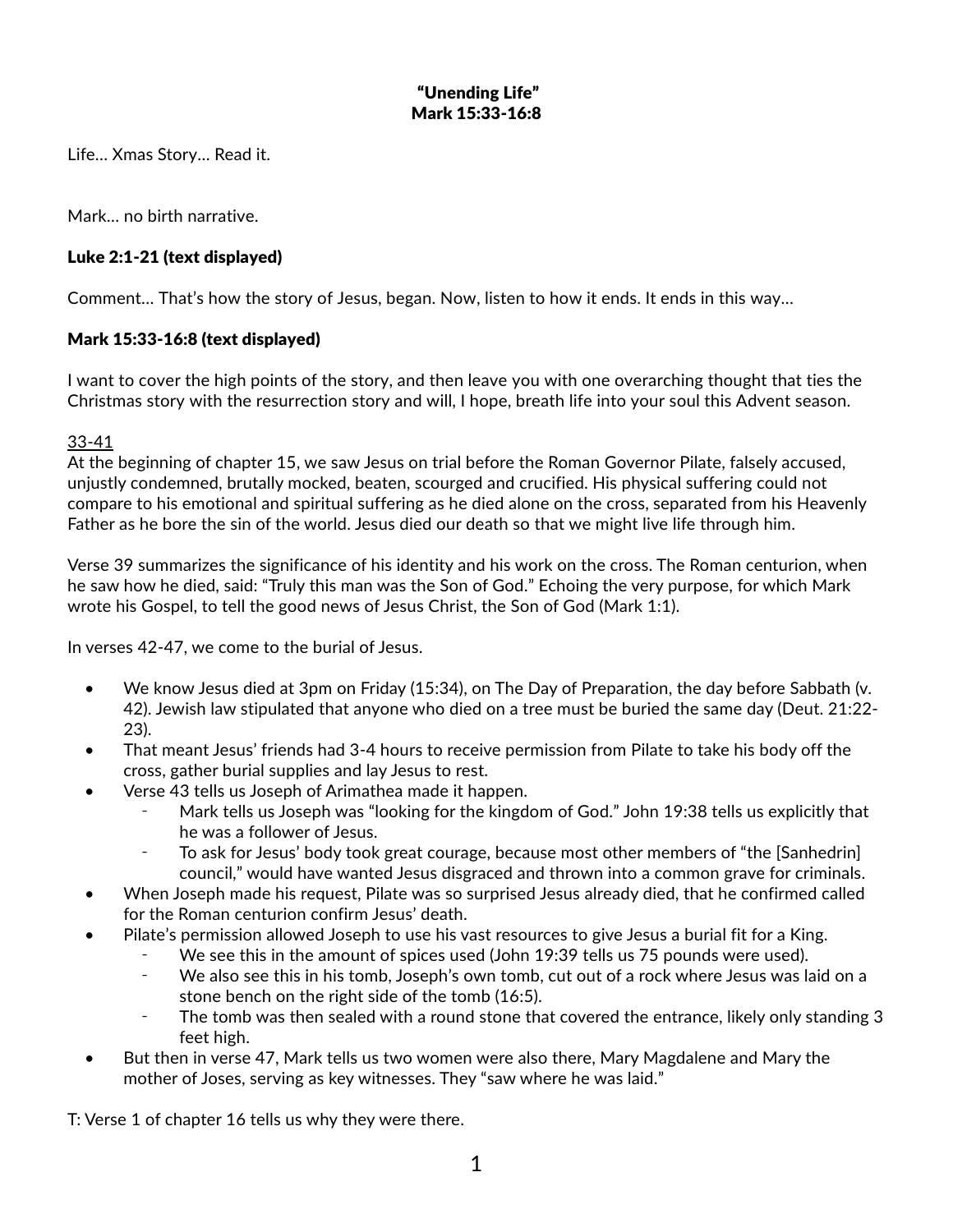As the story unfolds, don't miss three important truths about Mary Magdalene (always listed first and likely the leader among the women disciples), Mary the mother of James and Joses, and Salome.

They are faithful.

- Mark 15:41 tells us these three women followed Jesus and ministered to him in Galilee, during his ministry.
- Then, they followed him to his death (Mark 15:40).
- Now we see them honoring him with spices that he might have a proper burial.
- They are portrayed as the faithful disciples, not Peter, not James, not John, nor the rest of the Jesus' male disciples.

## They are chosen.

- They are chosen by God to be the first witnesses to the resurrection of Jesus!
	- In verse 2, Mark tells us they went to the tomb "very early on the first day of the week." That's why we come together for worship on Sunday, not Saturday, the Jewish sabbath.
	- As they approach the tomb, verse 4 says: "And looking up (the drama builds!), the very large stone is already rolled back!
	- Then in verse 6, their ears are the first to hear the greatest message in all of human history! "Jesus has risen victorious over death!" But not only that…
- They are chosen by God to be the first messengers of that news! This leads us to third truth found in these women.

They are evidence.

- Some people believe the resurrection is a mythical story, fabricated by the early church to perpetuate the memory of their fallen leader, but that view ignores all of the evidence in the story and the rest of the NT.
- These women serve as one vital counterargument to that claim. Why? Sadly, in the 1<sup>st</sup> century, their testimony would not have been allowed in court. In other words, they would not have been viewed as reliable witnesses.
	- Thankfully, women's equality has come a long way in our day, but we have a long way to go.
	- As pastors, we are so thankful for the vital role women play in our church (helping set the culture of prayer in our church, leading groups, leading teams, directing ministries and so much more), but we realize there are greater ways we can equip and empower the women of Redemption Hill, and we look forward to you helping us get there.
- The point for our consideration is this: if Mark was fabricating the story, he would not have inserted women as the first eyewitnesses and first messengers of the resurrection of Jesus.
- They serve as strong evidence for the historicity of Jesus' death, burial, and rising from the dead!

Before we look at the conversation between the women and the angel, I want you to notice how the story ends in verse 8: "And they went out and fled from the tomb, for trembling and astonishment had seized them, and they said nothing to anyone, for they were afraid."

What's going on here? This feels like a crash landing to Mark's fast moving gospel.

There are a couple of things I need to point out.

1. The ending feels so abrupt that scholars actually debate if there could have been a longer ending that was lost. We will probably never be able to know this side of heaven. But…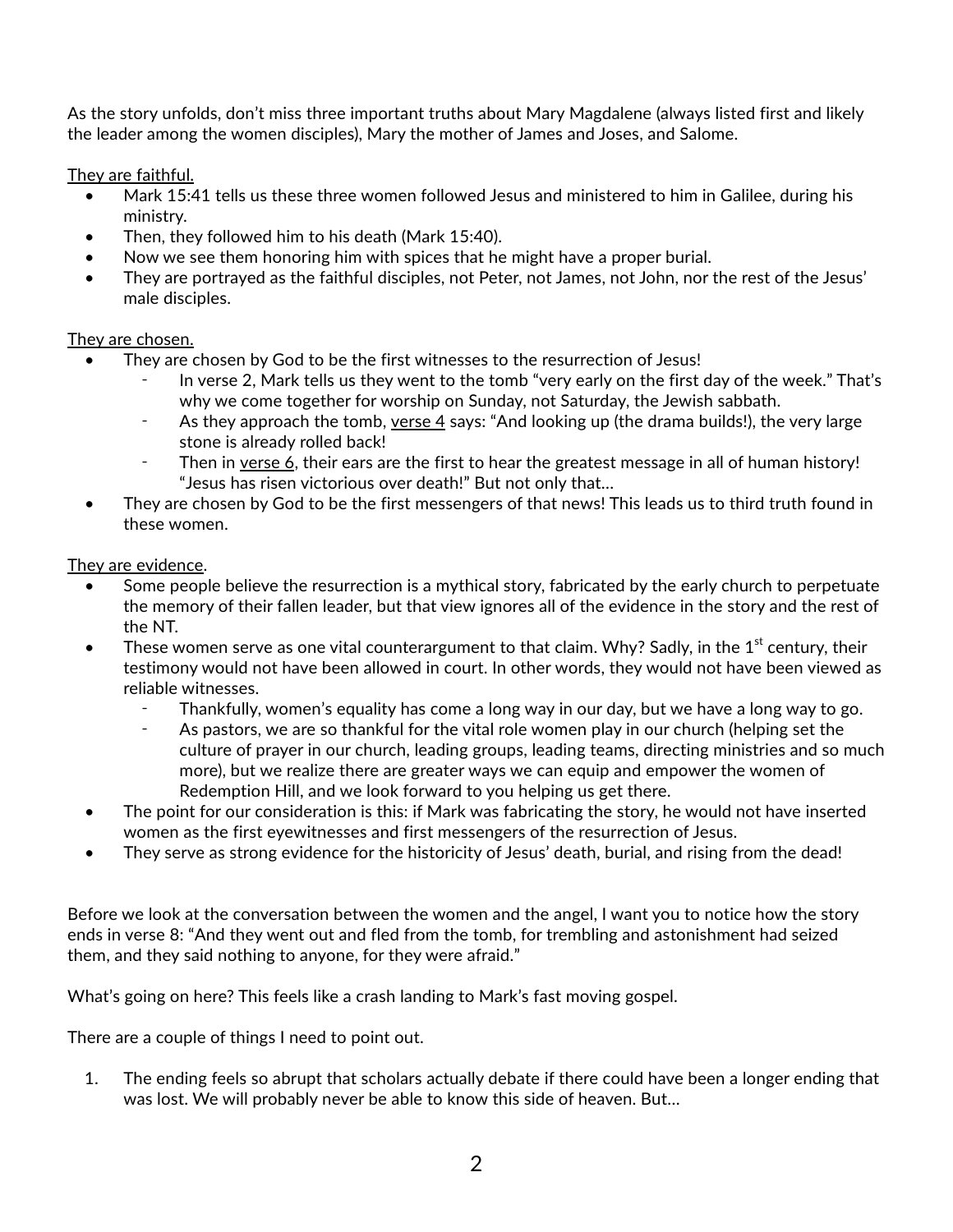2. What we can be confident about is the longer ending we have in most English translations (verses 9- 20) was almost certainly not part of the original, as the earliest and most reliable manuscripts do not contain them.

So why the seemingly abrupt ending?

- It is abrupt unless you see the women's response as highlighting their amazement over the greatest moment in world history.
- It is abrupt if the final verse is the highpoint, but, the real highpoint is found in the angel's message in verses 6-7, which tell of the real hero of the story.

The main character in this story, like Marsha and I taught our kids Thursday night in our Advent Devotional (thank you Ann Voskamp),and every story in Scripture is JESUS!

T: Let's look back at verse 5.

The women respond to the angel in the same way we would if a glowing being was unexpectedly perched on top of these speakers over here.

They were "alarmed." They were surprised. They were overwhelmed!

This young man was an angel, as the other gospels make clear. Angels are real, spiritual beings who deliver messages for God and minister in the ways he commands. They are as real today as they were to Mary, Mary, and Salome.

Verse 6 captures his message. "Do not be alarmed. You seek Jesus of Nazareth, who was crucified. He has risen; he is not here. See the place where they laid him."

- "Jesus of Nazareth," highlights his humble origin and prepares them for the upcoming word about Galilee.
- "who was crucified." leaves no doubt about his death.
- "He has risen; he is not here." Some scholars point out how this phrase can be translated, "He has been raised," pointing to a "divine passive" tense that would give us the clue confirmed in other parts of the NT that Jesus was raised by the power of God (the Father, Spirit and his own power!)!
- "See the place where they laid him." Seeing the women completely disoriented and overwhelmed, the angel kindly meets them where they are. He essentially says, "I know you can't believe what I'm saying, but trust your senses. See, he's not where you saw him laid three days before!"

#### HA!! Expound// Develop///

Verse 7 points to their moment of commission. Let's work backwards.

- The angel tells them they will see Jesus again, "just as he told" them.
	- Once again, we see the fulfillment of Jesus words of prophecy. Not only did he tell them he would be crucified and rise again three days later in (8:31, 9:31; 10:34; cf. 9:9, 14:28 and 15:29)…
	- ⁃ He also told them very specifically during the Last Supper, that the would "go ahead of [them] into Galilee." (In 14:28)
	- But why Galilee?
- Where did Jesus call these women and men to follow him? Galilee.
- Where did the majority of Jesus' ministry take place? Galilee.
- Where were the disciples trained and sent out for mission? Galilee.
- Where was the primary place of revelation, that Jesus is the Christ, the Son of God? Galilee.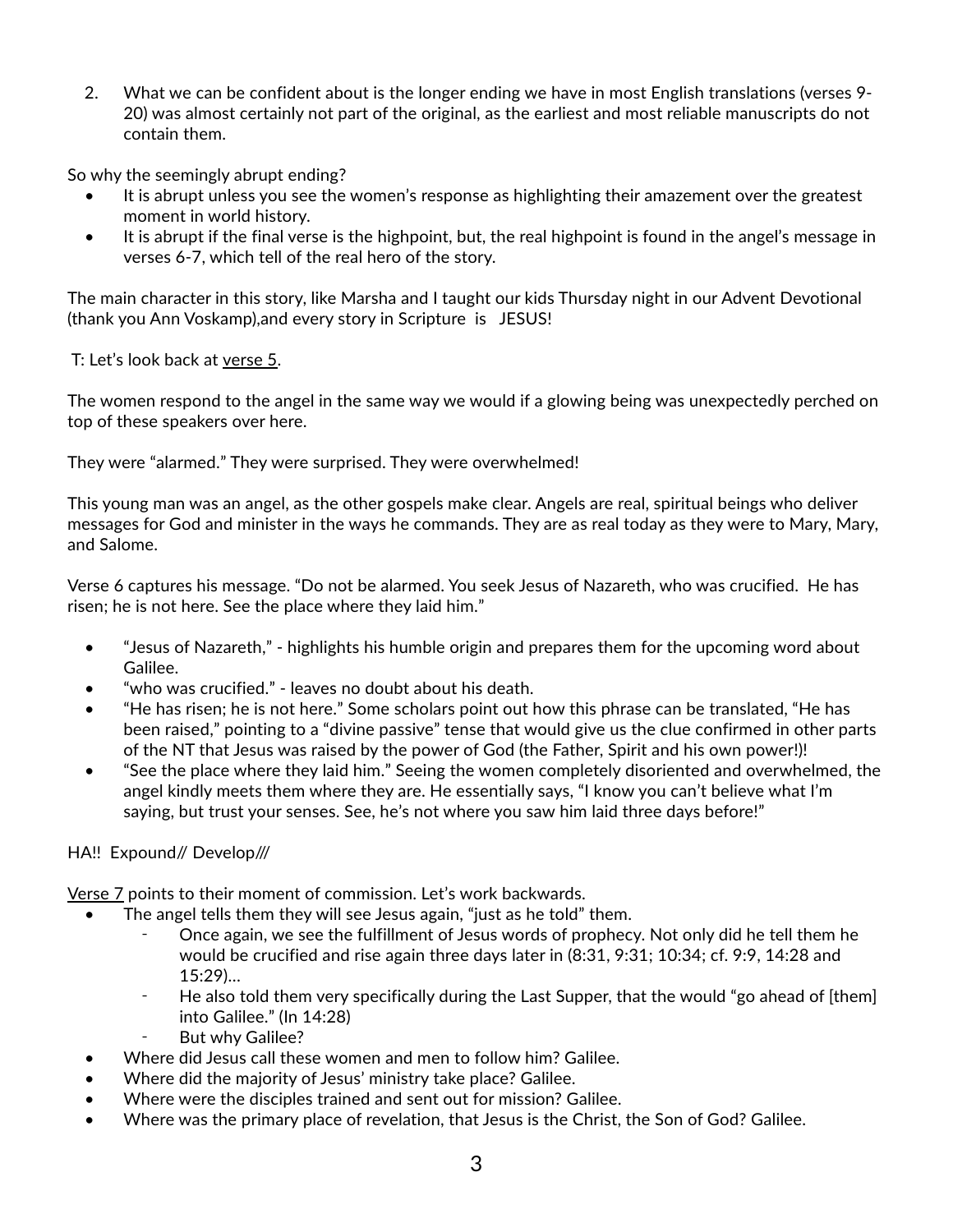- Then we should not be surprised that Jesus wants to meet them back on their "home turf" to give them the greatest assignment and privilege: "Go, and make disciples of all nations, baptizing them in the name of the Father, Son, and Holy Spirit, teaching them to obey all that I've commanded you, and I am with you always, even to the end of the age." (Matthew 28:19-20)
- What a great place (as Grant Osborne says) for "their failure to be turned to victory," especially for Peter who is singled out by the angel.

In all of the details of the story, we must not miss the point of Mark's message: Jesus is alive! The resurrection serves as his moment of vindication. The resurrection proves that every word he said was true, he the Christ, the Son of God! The resurrection delivers victory over our greatest enemies: sin, Satan, and death!

The resurrection of Jesus changes everything.

Yes, the resurrection of Jesus tells the world that our God is THE GOD OF LIFE!!

And through his resurrection Jesus offers us LIFE NOW and LIFE FOREVER!

## The Point: LIVE LIFE through the unending life of Christ.

\_\_\_\_

Jesus is Life.

"In him was LIFE, and the life was the light of men." (John 1:4)

"I am the way, and the truth, and the LIFE." (John 14:6)

## "I am the resurrection and the LIFE." (John 11:25)

(See also John 6:33 & 6:35)

Life is found in Jesus, because he is LIFE. He is the SOURCE of LIFE. Our life is derived and dependent on his LIFE. Life is only found in him! And he came….

\_\_\_\_

Jesus came to bring us Life!

"I came that they may have LIFE and have it abundantly." John 10:10

"Yet a little while and the world will see me no more, but you will see me. Because I live, you also will live." (John 14:19)

"And this is eternal life, that they know you, the only true God, and Jesus Christ whom you have sent." (John 17:3)

Not simply our existence (and a physical heartbeat), but the kind of existence Jesus intended for us in the beginning where our hearts beat in rhythm with the very heart of God!

Health is found in Jesus. Strength is found in Jesus. Enjoyment and delight are found in Jesus.

True LIFE! Life that is whole, complete, not lacking in anything good, beautiful or true. This is what Jesus came and lived and died and rose to bring us!